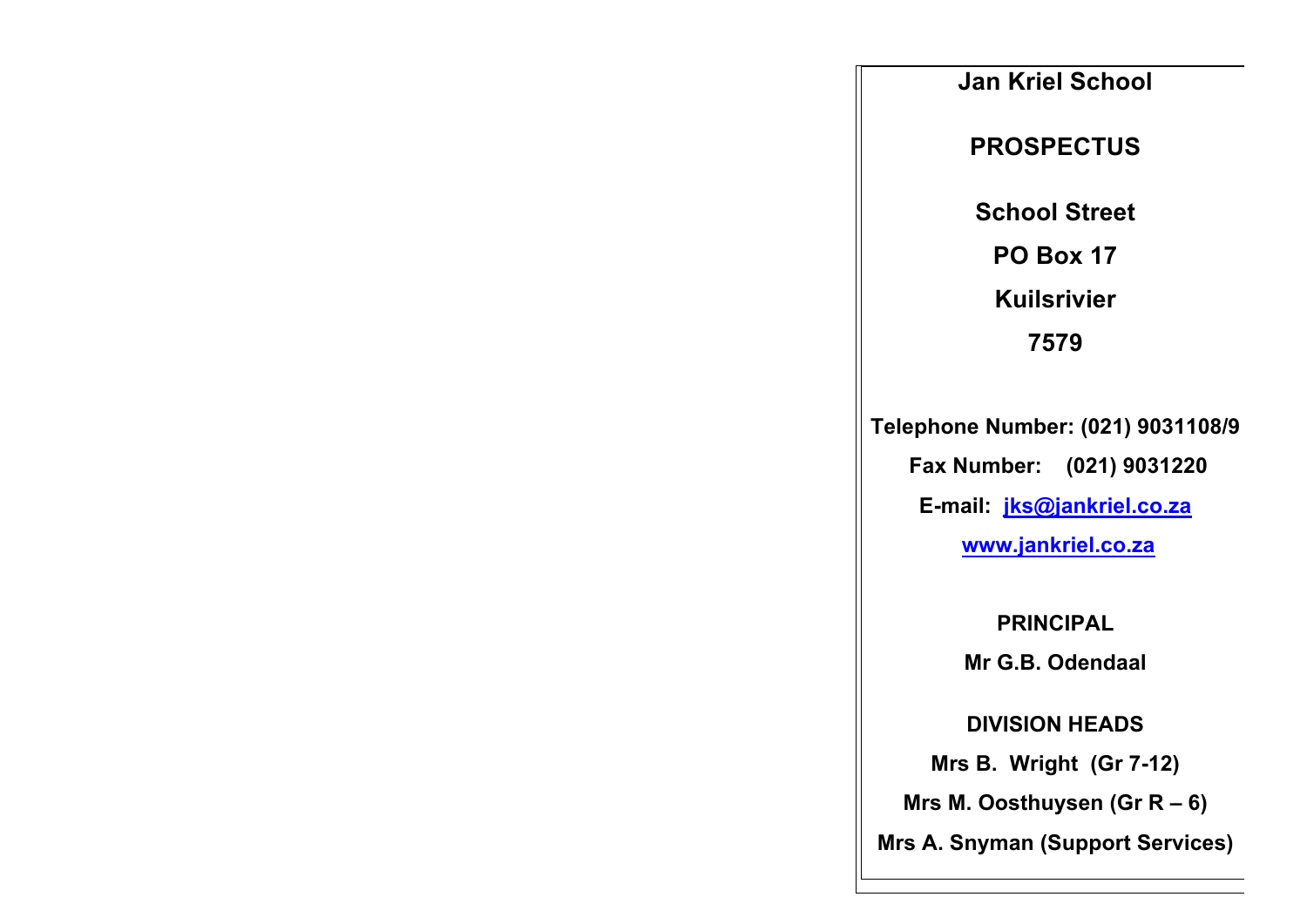# **1. SONG OF JAN KRIEL SCHOOL**

**Where the green pines reach to heaven And the golden sun spreads light, There our lives are moulded firmly While we learn with all our might Here we build a happy future Making use of brain and hand. All the best we have is given In the service to our land.**

**We shall reach towards the highest, Making use of ev'ry skill. For Jan Kriel has taught us truly How to use our strength and will. With the help of God Almighty We shall fight against the foe; Ev'ry weakness shall be conquered; Our destiny we shall know!**

**Words: Mr W.W. Kilpert (24 July 1984)**

Composition: Mr B. Carstens

# **2. History of Jan Kriel School**

Jan Kriel School came into existence in 1937 owing to the unwearied diligence of the Rev. and Mrs Kriel of the Dutch Reformed church in Kuilsrivier. Their beloved son, Jan, suffered from epilepsy and died at the age of 16.

#### **3. Vision of Jan Kriel School**

That each learner with his/her unique educational needs will achieve his/her full potential and grow towards maturity, in order to become an independent and valuable member of society.

#### **4. Mission of Jan Kriel School (abridged)**

To use specialised and individualised structures to educate and support each learner with special educational needs to grow spiritually, intellectually and socially in realising his/her full potential.

#### **5. Language of teaching and learning**

As a double (parallel) medium school Jan Kriel School strives to unite English and Afrikaans speaking learners in a close community where the language and culture of both groups are respected and promoted.

#### **6. Academic Division**

| Pre-primary             | Grade R       |
|-------------------------|---------------|
| <b>Foundation Phase</b> | Grade $1 - 3$ |
| Intermediate Phase      | Grade $4 - 6$ |
| Senior Phase            | Grade 7 - 9   |
| FET                     | Grade 10 - 12 |

Jan Kriel School follows the same CAPS curriculum as in any mainstream school. Jan Kriel School learners write the South African National Senior Certificate Examination at the end of Grade 12.

#### **School times**

#### **Grade R - 3** Grade R 07:45 – 13:00 (daily) Grade 1 & 2 07:45 - 13:00 (Tues, Wed, Friday) Grade 1, 2 & 3 07:45 – 14:30 (Mon, Thurs) Grade 3 07:45 – 13:30 (Tues, Wed, Friday)

#### **Grade 4 - 12**

Mondays & Thursdays 07:45 – 14:30 (sport incl.) Tuesdays and Wednesdays 07:45 – 14:30 Fridays 07:45 – 13:30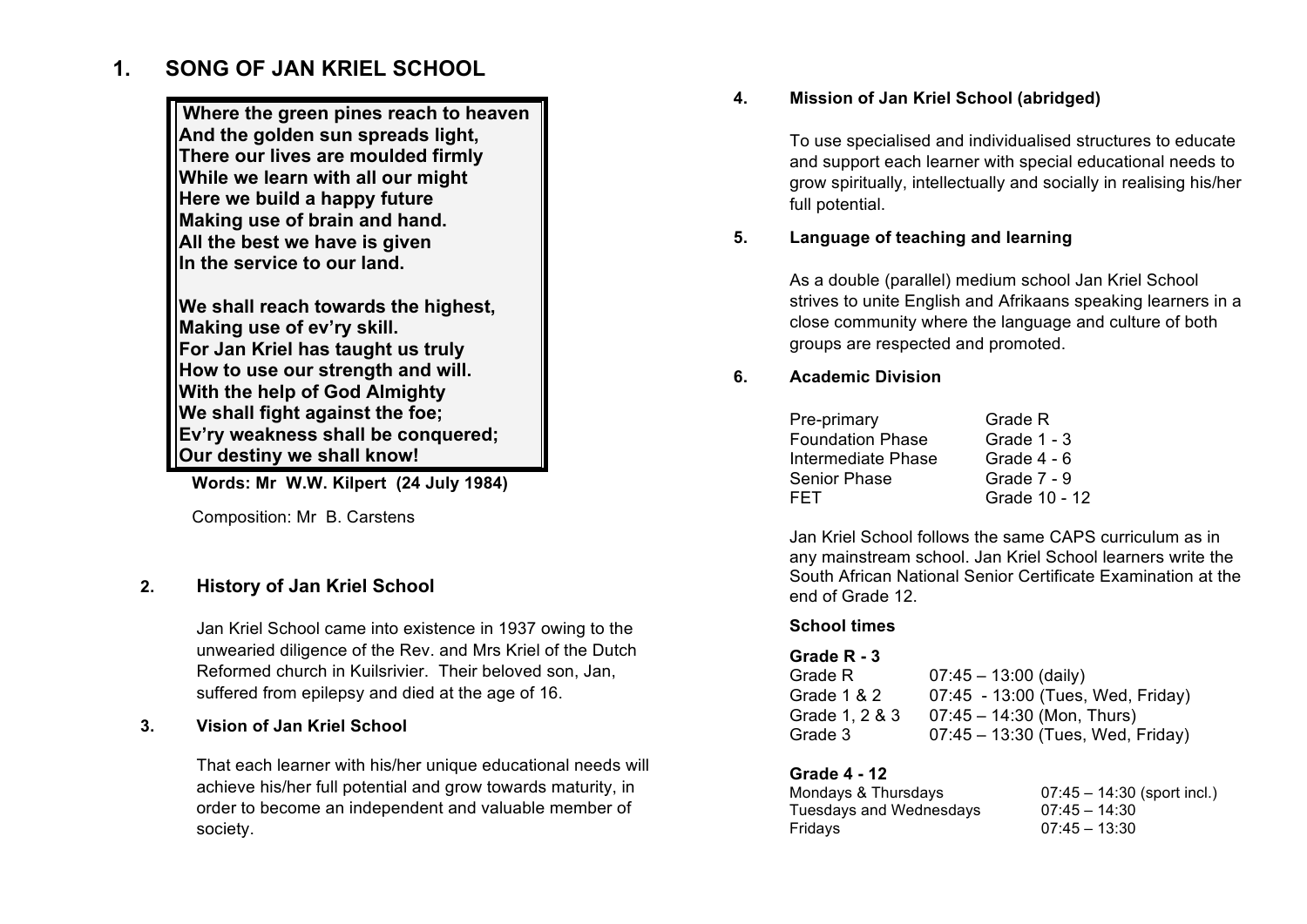#### **7. Grades and subjects offered**

#### **7.1 Grade 1 – 3**

English Home Language/Afrikaans Huistaal English First Additional Language/Afrikaans First Additional Language **Mathematics** Life Skills

# **Grade 4 - 6**

English Home Language/Afrikaans Huistaal English First Additional Language/Afrikaans First Additional Language **Mathematics** Natural Sciences and Technology Social Sciences Life Skills

#### **Grade 7 – 9**

English Home Language/Afrikaans Huistaal English First Additional Language/Afrikaans Eerste Addisionele Taal **Mathematics** Natural Sciences **Technology** Creative Arts Social Sciences Life Orientation Economic and Management Sciences

#### **Grade 10 – 12**

**Compulsory Subjects** English Home Language/Afrikaans Huistaal English First Additional Language/Afrikaans First Additional Language Life Orientation Mathematical Literacy/Mathematics

#### **Grade 10 - 12**

| <b>Subject Choices (choose THREE)</b>        |  |
|----------------------------------------------|--|
| <b>Computer Application Technology (CAT)</b> |  |
| <b>Business Studies</b>                      |  |
| Tourism                                      |  |
| <b>Hospitality Studies</b>                   |  |
| <b>Life Sciences</b>                         |  |
| <b>Visual Art</b>                            |  |
| <b>Agricultural Technology</b>               |  |

# **7.2 Books**

**Foundation Phase:** Exercise books are provided.

**Intermediate Phase:** Notes and worksheets are provided. Textbooks and exercise books are provided on a loan basis.

**High School:** One set of exercise books is supplied free of charge. At the beginning of the year parents pay a fee for Learning and Teaching Support Materials (LTSM).

# **7.3 Homework Books**

- Using a homework book helps parents/guardians and learners to know which homework is assigned for the following day. Homework books may also be used for messages between parents and educators.
- Gr R 3: Learners buy an A4 exercise book as indicated by the school.
- Gr 4 6: Learners buy A5 (page-a-day) homework book.
- Gr 7 12: Learners buy the homework book as indicated by the school.
- d6 Communicator is used by teachers to communicate to parents about homework, formal assessment programs, assignments, time-tables, special announcements and any important information to parents.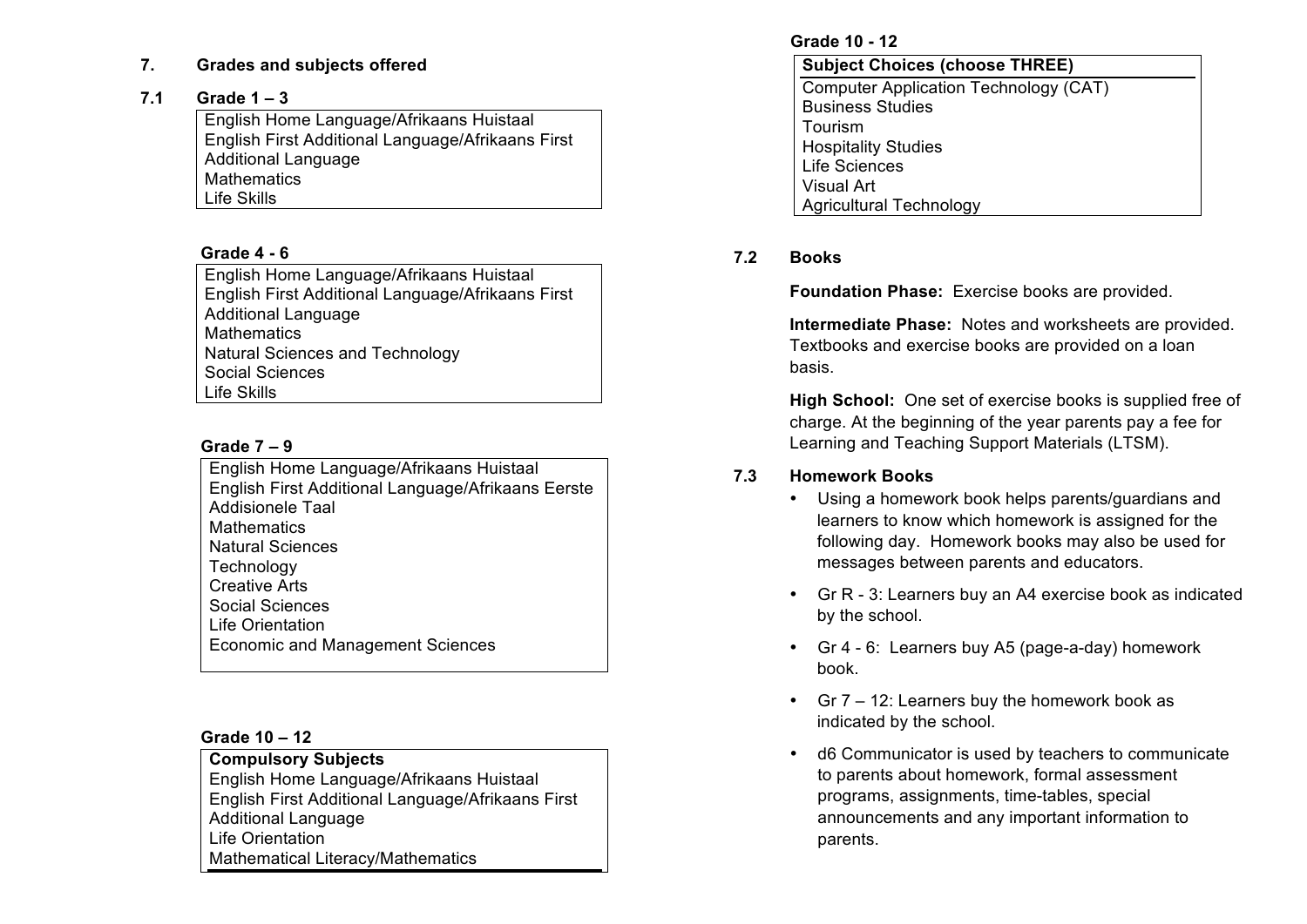### **8 Extra-mural activities**

#### **8.1 Sport**

- Participation in sport is compulsory and forms part of the school day.
- Sport takes place on Mondays and Thursdays between 13:25 and 14:30.
- It is the parents' responsibility to inform the school in writing if a learner has to be exempted from participating in sport. A medical certificate should be presented.

# **The school offers coaching in the following sport codes:**

Aerobics **Athletics Badminton** Chess Cricket Cross Country Dance Gholf Mini tennis **Netball** Rugby **Soccer** Table tennis Tennis Tug of war Sport for physically disabled (athletics, boccia, cycling)

# **8.2 Cultural activities**

During a weekly cultural period activities such as choir, debate, drama classes, quiz competitions and talent developing opportunities are offered to high school learners. The needs of learners are determined from time to time and programmes are adjusted accordingly.

Learners are afforded the opportunity to compete in various categories of the Eisteddfod.

Yearly either a talent evening or a choir and music festival is presented.

A school concert is held every five years.

# **8.3 Religious activities**

LIFE – **L**ove, **I**nspiration, **F**reedom, **E**xpression. This organisation has as its goal to:

- provide a platform where learners of diverse backgrounds are able to perform their talents and to develop life skills and
- establish an atmosphere in which learners are able to grow spiritually and emotionally enabling them to make informed choices.

# **9 Support services**

Jan Kriel School follows a multi-professional team approach. The team consists of the learner, his/her parents, the educators and members of the support services who are involved with the learner. Support services include the following:

- Occupational therapists, speech-language therapists and audiologists and physiotherapists perform diagnostic assessments, intervention (individual, small group and class group within the class room in association with the class teacher) and they contribute to multi-disciplinary team discussions.
- Medical nursing staff assist learners in need of medical care, help to monitor the regular use and effectiveness of medication, liaise with medical professionals, parents and teachers.
- Psychologists are involved with all admissions and discharges. They assess learners by means of standardised tests and counsel learners and their parents regarding personal problems, subject choices, job opportunities and study methods.
- The staff at the Centre for Assessment Accommodations and Learning Support in cooperation with the multiprofessional team coordinate services and assist learners who have challenges to read or to communicate their knowledge in writing. Different assessment accommoda-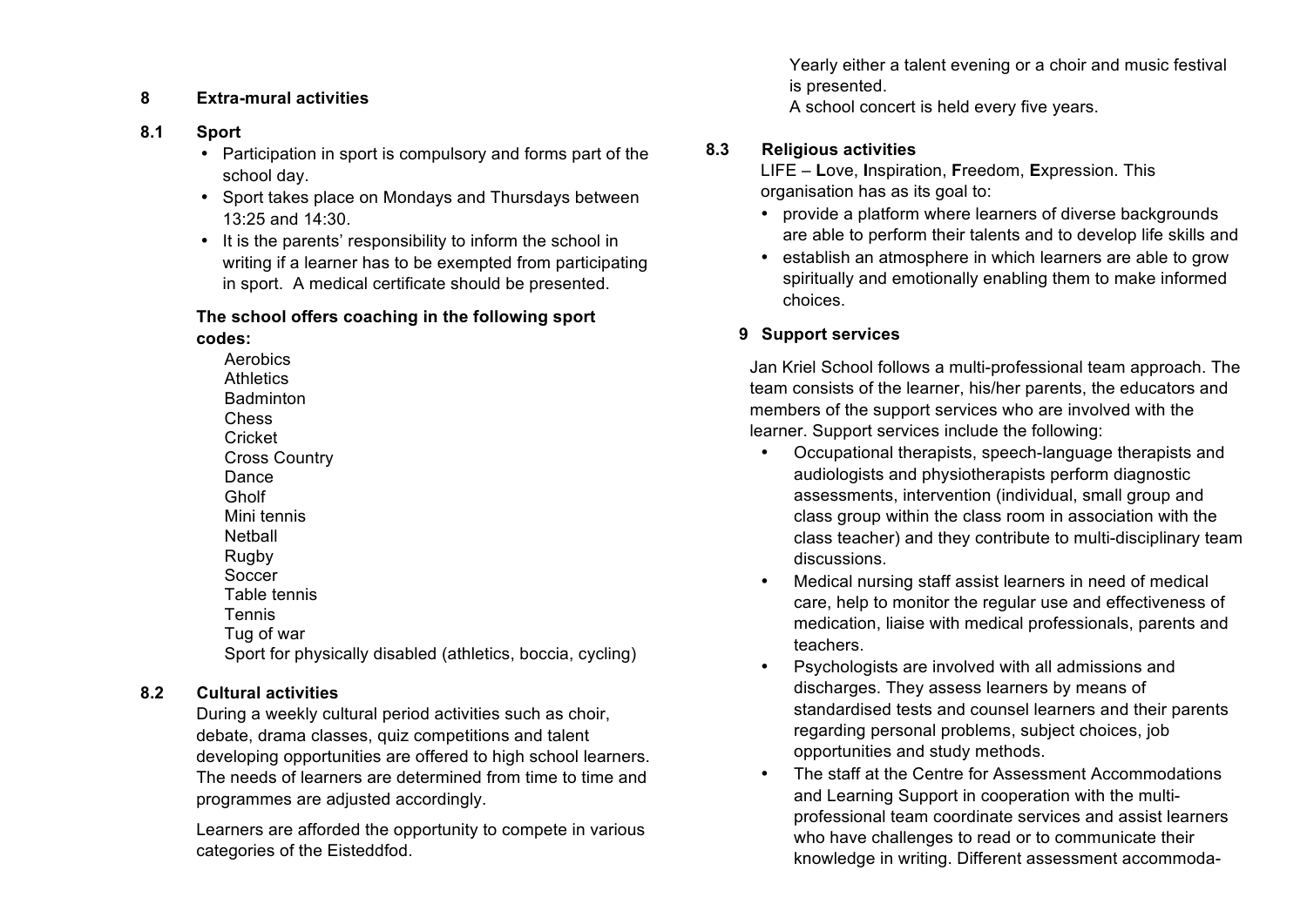tions are offered to enable learners to access the curriculum and realise their full academic potential.

• The social worker supports learners and families with socio-economic difficulties.

#### **9 Important information to parents**

If a learner makes use of audio learning it is the responsibility of parents to provide a USB stick.

A daily commuting bus service is available on specified routes in specific areas. The transport coordinator can be contacted in this regard.

Aftercare facilities are available on school days until 17:30. Parents are responsible for transport arrangements. Enquiries should be directed to the school.

The *Jan Kriel School Code of Conduct, The Drug and Policy*, the *Policy on Recovering of Debts*, *School and Hostel Rules*, the *Social Media Policy* and the *Anti-Bully Policy* are handed to the learner and parent(s)/ guardian(s) on admission. It is imperative that these guidelines and rules are studied and adhered to.

School and hostel fees are payable strictly in advance, per month, term or year. Bus fees are payable in advance on a monthly basis by debit order or internet payment. Arrange for debit orders by contacting the financial officer.

Lockers for safekeeping of cell phones/tablets/laptops and other devices are available for rent. Learners are discouraged from bringing valuable items to school. The school may not be held responsible if valuable items get lost.

The school makes use of d6-Communicator to facilitate efficient communication between parents and the school. Parents are encouraged to download the d6–Application on to their cell phones/ laptops/computers to receive general communication and important announcements electronically.

**11. School uniform (Grade 1 to 12)**

#### **11.1 Suppliers**

- SEGE SPORT, Van Riebeeck Road, Kuilsrivier, tel. 903-1855
- Jan Kriel School wind breakers and track suits are available at the school. Please consult guardian teacher.

# **11.2 Second-hand school uniforms**

Contact the school for purchases, exchanges and donations.

#### **11.3 School uniform specifications**

#### **Foundation Phase (Grade 1 – 3)**

| <b>Girls and Boys</b>                                                       |                                                                                                                                                                              |  |
|-----------------------------------------------------------------------------|------------------------------------------------------------------------------------------------------------------------------------------------------------------------------|--|
| Summer                                                                      | Winter                                                                                                                                                                       |  |
| JKS gholf shirt<br>JKS blue shorts<br>White sport shoes with<br>white socks | <b>JKS</b> track suit<br>White/Blue long-sleeved gholf<br>shirt<br>White sport shoes with white<br>socks or black sport shoes with<br>black socks<br>Blue school sweater/JKS |  |
|                                                                             | wind breaker                                                                                                                                                                 |  |

#### **Intermediate Phase (Grade 4 – 6)**

| Girls                          |                              |
|--------------------------------|------------------------------|
| Summer                         | Winter                       |
| Grey skirt (not divided skirt) | Grey skirt/slacks            |
| White short-sleeved shirt      | White long-sleeved shirt     |
| White socks                    | School tie (not compulsory)  |
| Black school shoes, laces or   | Black tights/grey long socks |
| strap with buckle              | <b>Black school shoes</b>    |
| Dark blue V-neck sweater       | Dark blue V-neck sweater     |
| (short/long-sleeved)           | (short/long-sleeved)         |
| School blazer / wind breaker   | School blazer/wind breaker   |
|                                | Hair: Dark blue/white grips/ |
|                                | Alice band                   |
|                                | Navy blue scarfs are allowed |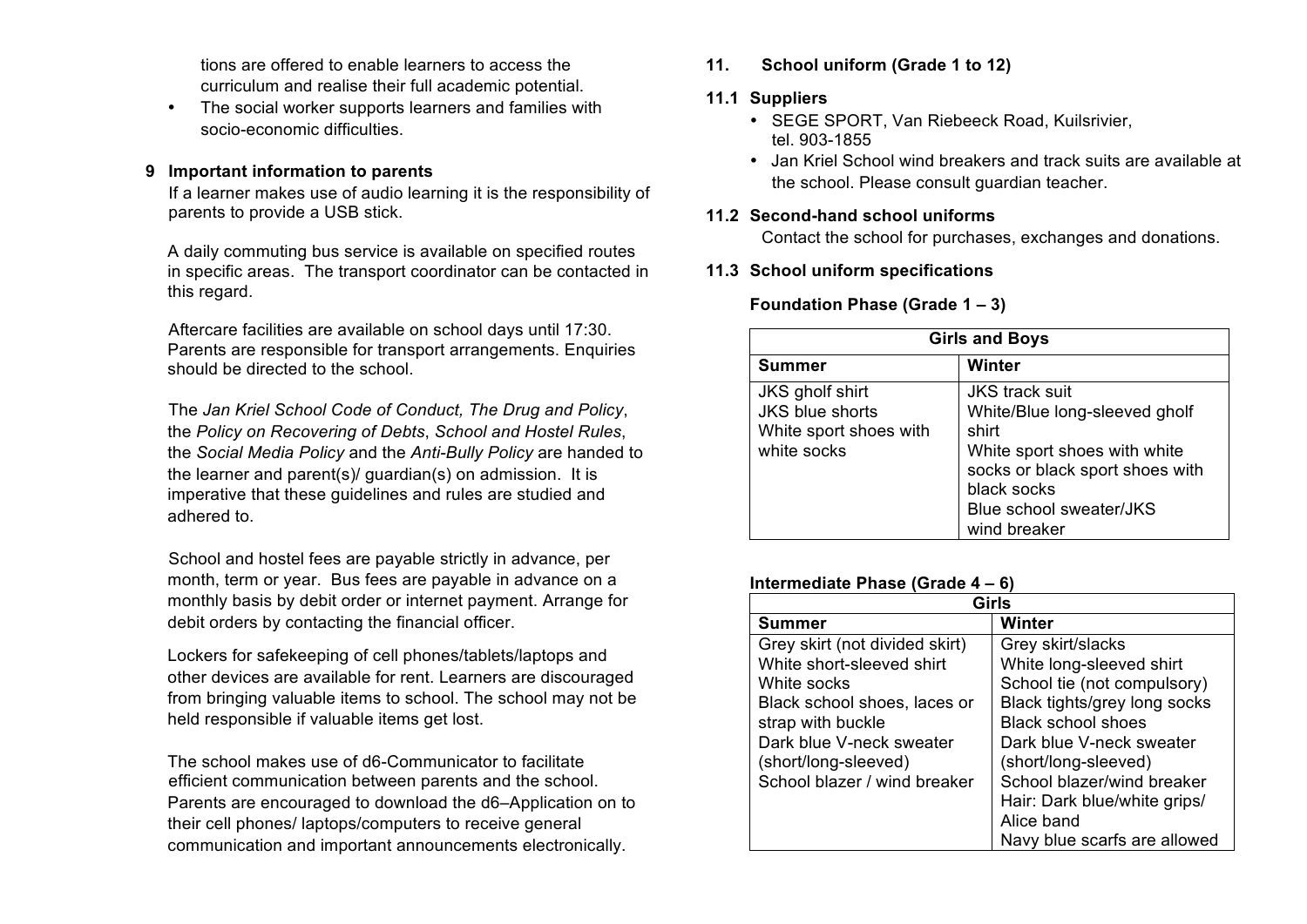| Boys $(Gr 4 - 6)$                                                                                                                                                                                                                                                                                                                                                                              |                                                                                                                                                                                                                                                                                                                                                |
|------------------------------------------------------------------------------------------------------------------------------------------------------------------------------------------------------------------------------------------------------------------------------------------------------------------------------------------------------------------------------------------------|------------------------------------------------------------------------------------------------------------------------------------------------------------------------------------------------------------------------------------------------------------------------------------------------------------------------------------------------|
| Summer                                                                                                                                                                                                                                                                                                                                                                                         | Winter                                                                                                                                                                                                                                                                                                                                         |
| Grey pants (short/long) with<br>grey or black belt<br>White short-sleeved shirt<br>Dark blue V-neck sweater<br>(short/long-sleeved)<br>School blazer/wind breaker<br>Black lace up shoes with grey<br>school socks<br>Long grey socks with short<br>pants<br>Grade 4 & 5 may be bare-foot,<br>but not when wearing blazer or<br>wind breaker<br>Boots/buckled shoes/sport<br>shoes not allowed | Grey short/long pants with<br>grey or black belt<br>White long-sleeved shirt<br>Dark blue V-neck sweater<br>(short/long sleeved)<br>School blazer/wind breaker<br>School tie (not compulsory)<br>Black lace up shoes with<br>grey school socks<br>Long grey school socks<br>with short pants<br>Boots/buckled shoes/sport<br>shoes not allowed |

#### **High School (Grade 7 – 12)**

| Girls                                                                                                                                                                       |                                                                                                                                                                                                                                                                                                                                                    |  |
|-----------------------------------------------------------------------------------------------------------------------------------------------------------------------------|----------------------------------------------------------------------------------------------------------------------------------------------------------------------------------------------------------------------------------------------------------------------------------------------------------------------------------------------------|--|
| Summer                                                                                                                                                                      | Winter                                                                                                                                                                                                                                                                                                                                             |  |
| Grey skirt<br>White short-sleeved shirt<br>Short white socks<br>Black lace up/buckle shoe<br>Dark blue V-neck sweater<br>(short/long-sleeved)<br>School blazer/wind breaker | Grey skirt/grey long slacks<br>White long-sleeved shirt<br>with school tie<br>Dark blue V-neck sweater<br>(short/long-sleeved)<br>School blazer/wind breaker<br>(Blazer compulsory for<br>Grade 10-12)<br>Black tights/long grey<br>socks/short grey socks<br><b>Black lace/buckled shoes</b><br>Hair: Dark blue/white grips<br>and/or Alice bands |  |

| <b>Boys</b>                                                                                                                                                                                                                                             |                                                                                                                                                                                                                                                                                                               |
|---------------------------------------------------------------------------------------------------------------------------------------------------------------------------------------------------------------------------------------------------------|---------------------------------------------------------------------------------------------------------------------------------------------------------------------------------------------------------------------------------------------------------------------------------------------------------------|
| Summer                                                                                                                                                                                                                                                  | Winter                                                                                                                                                                                                                                                                                                        |
| Grey short of long pants with<br>grey or black belt<br>White short-sleeved shirt<br>Dark blue V-neck sweater<br>(short/long-sleeved)<br>School blazer/wind breaker<br>Black lace-up shoes<br>Grey school socks<br>No boots/buckled shoes/sport<br>shoes | Grey short/long pants with<br>grey or black belt<br>White long-sleeved shirt<br>with school tie<br>Dark blue V-neck sweater<br>(short/long-sleeved)<br>School blazer/wind breaker<br>School blazer compulsory<br>Gr 10-12)<br>Black lace-up shoes with<br>grey socks<br>No boots/buckled<br>shoes/sport shoes |

# **11.4 Sports wear**

When a learner enters for a specific sport, particulars will be supplied to the learner and his/her parents.

#### **12. Hostels**

- Jan Kriel School offers residential facilities. Learners who live too far from the school to travel to the school daily are considered for hostel placement.
- Hostel placement of learners younger than ten years of age is not encouraged.
- The boys are housed in one of three residences according to age.
- There is one residence for girls.
- Each residence functions under the control of a guardian. Twenty four hour supervision is managed by hostel staff, superintendents and educators.
- Residents have a communal self-service dining hall.
- Learners go home over weekends, or go to family or friends, when the required permission of their parents or guardian is presented.
- Hostels close at 17:30 on Fridays and open at 17:00 on Sundays.